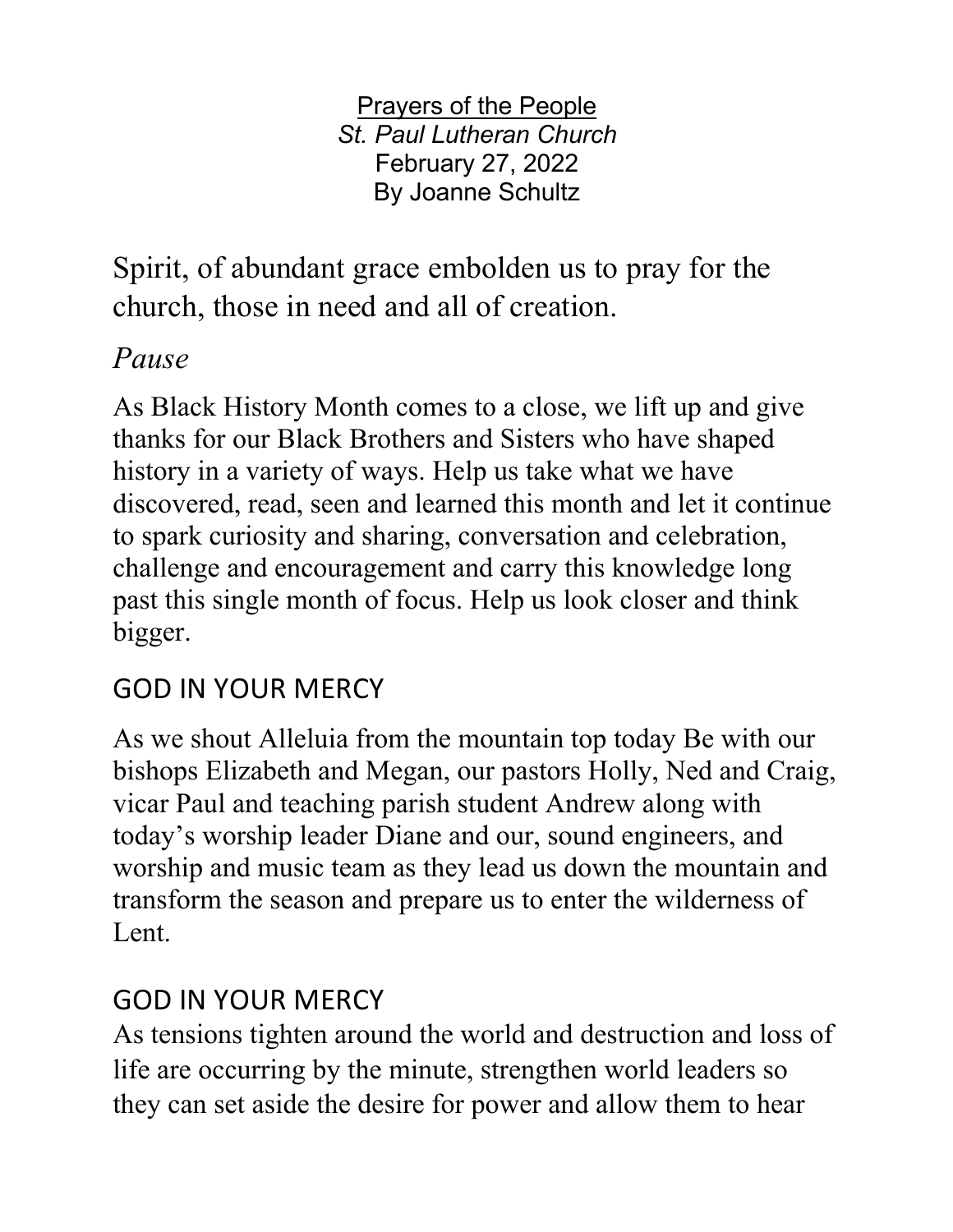the cries of their people. Arm them with integrity, creativity and sound conscience.

## GOD IN YOUR MERCY

As the Mountains and valleys sing your praise from gleaming oceans to wonderous deserts. Continue to dazzle us with sparkling sunsets and all of the wonders that surround us. Remind us that we share this jewel with other animals and creatures and an amazing array of lush plants and vibrant trees. Help us listen and learn how they live and adapt and protect the environment so we can be better stewards of this gift.

### GOD IN YOUR MERCY

**PRAYERS OF COMFORT** for Bob, Forrest, Victor, Vida and Christine as they mourn **Rudy**'s (DeLeon) death, along with Pat Brown and the Werner family on the death of Jennifer's stepfather, **Harry Brown**; and our missionaries, Linda and family as they grieve **Mark Jacobson's** death.

**CONTINUING PRAYERS OF PEACE AND COMFORT** for family and friends of **Jack Simons**, **Doug Hanson,** and **Don Groskreutz**. May God's love ease the pain of their loss.

## GOD IN YOUR MERCY

Be with those that are weary with pain or illness, those undergoing cancer treatment or living with cancer, those awaiting a life giving transplant, shine a light into the darkness of depression, hold close those nearing the end of life and comfort to those that care for them especially those named in our bulletin and our hearts and those we now name aloud.